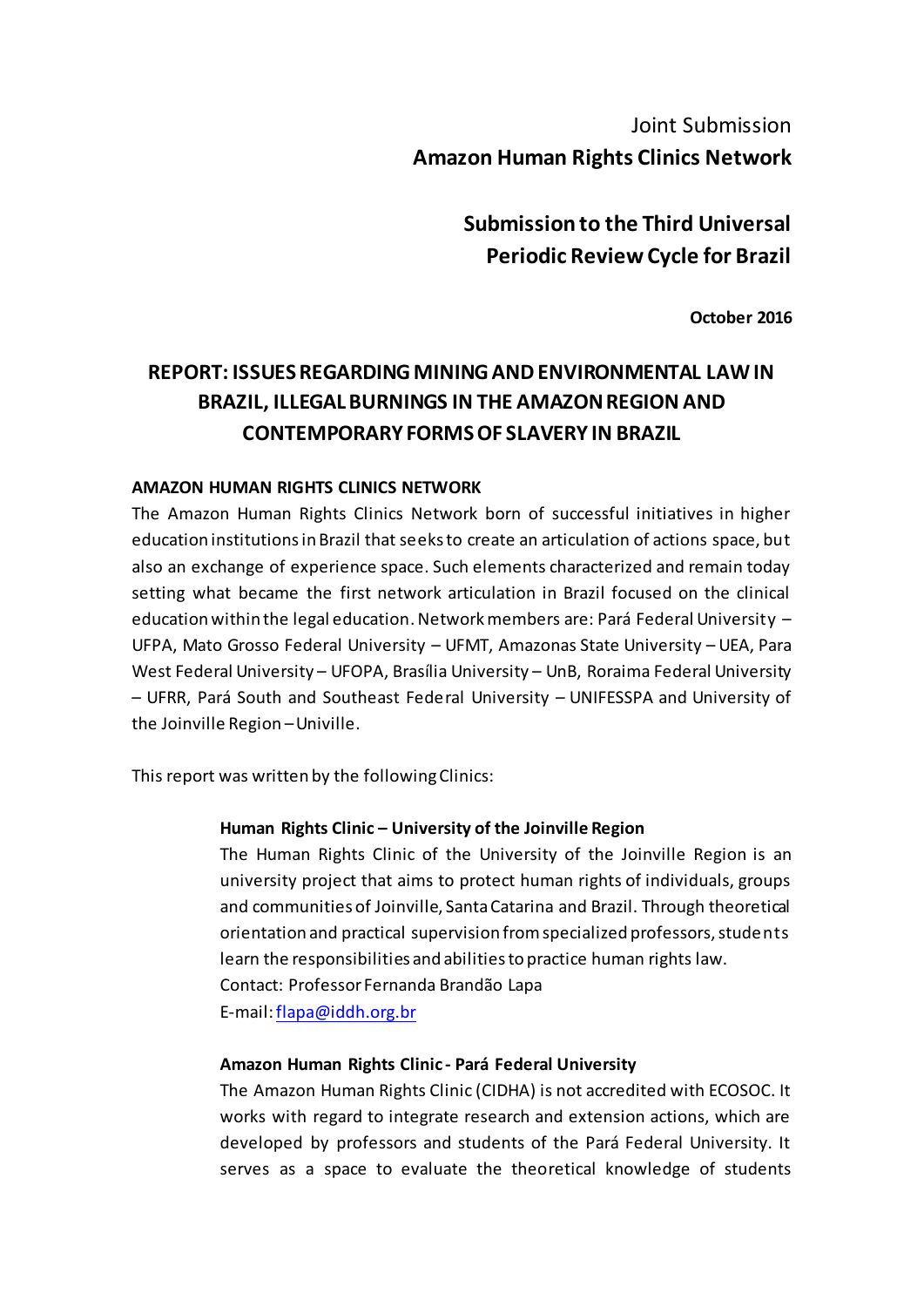acquired from others curriculum subjects, when defendants to apply such knowledge in specific cases, which result in society changes, particularly with regard to ensuring human rights guarantee, thus, acting on demands of public interest.

Contact: Professor Cristina Terezo and Professor Valena Jacob E-mail: labdh@ufpa.br; cfterezo@hotmail.com; valena\_jacob@yahoo.com.br

**Human Rights and Environmental Law Clinic – Amazonas State University** Human Rights and Environmental Law Clinic – CDHDA is an institutional space from the Amazonas State University – UEA, bound to the Law course. The Clinic is engaged with human rights and environmental law current issues, allowing the students' practical application in these topics through legal mechanisms usages encouraging real practice and reality transformation.

The Clinic has no consultative status at ECOSOC.

Contact: Professor Sílvia Loureiro

E-mail: clinicadhda.uea@gmail.com; silviamsloureiro@gmail.com

#### **Clinic for Human Rights and Democracy - University of Brasilia**

The Clinic for Human Rights and Democracy of the University of Brasilia (CHRD-UNB) is engaged with human rights and democracy activities, such as legal counsel, human rights advocacy, and strategic litigation. It also works together with civil society organizations in order to develop education programs aimed at the practice and research in the field of human rights.

Contact: Professor Gabriela G. B. Lima and Professor Carina Costa de Oliveira

E-mail: gblima@gmail.com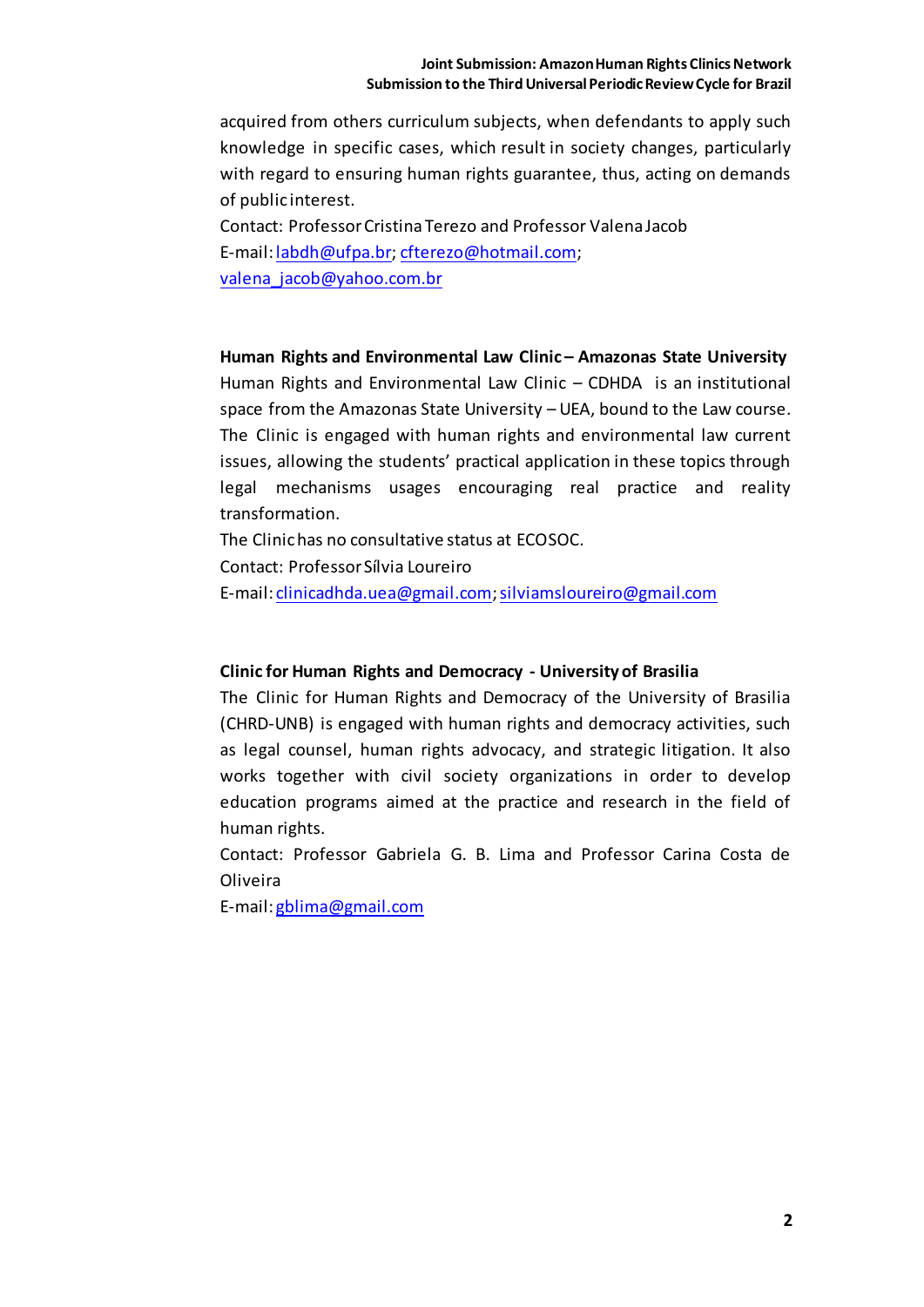1. In this joint submission the Amazon Human Rights Clinics Network (AHRC) presents three main issues regarding its researches in different regions of Brazil. These issues are: 1) Mining and environmental law in Brazil, 2) Illegal burnings and 3) Contemporary forms of slavery. Each one of them will be presented separately containing their own recommendations.

### **ISSUE I**

### **MINING AND ENVIRONMENTAL LAW IN BRAZIL**

2. Among the possible problems concerning the Brazilian mining field, three can be highlighted: the need to improve pollution control; the necessity to specify legal criteria for environmental liability; and the need to strengthen compliance regarding human rights protection by advocating against mining public polices proposed by some Brazilian draft laws. These are some legal inconsistencies in the Brazilian scenario that question the State institutional capacity to engage a sustainable sector regulation, especially when it concerns an important field for the country deve lopment such as mining.

3. Mining in Brazil fosters development with global impacts: it is a country with one of the largest mineral reserves in the world. According to the National Department of Mineral Production ("Departamento Nacional de Produção Mineral - DNPM"), Brazil holds the largest reserves of niobium (98.2%) and natural graphite (50.6%). It is the second largest holder of tantalum reserves (33,8%) and nickel (14.7%). In 2015, it was the leading producer of niobium (93.7%), the second largest producer of magnesite (14.5%). It also increased its production of chrysotile (15.6%), manganese (15, 3%), aluminum (14.9%), iron (12,8%), tantalum (10.0%), tin (8.3%) and graphite (7.8%)i.

4. However, it faces many human rights and environment challenges. Good examples are recent cases of dams rupture, happened in Jacarei-SP (2016), Mariana-MG (2015), Itabirito-MG (2014), Miraí (2007). These cases question the effectiveness of Brazilians legal prevention mechanisms (instruments such as environmental licensing, environmental impact studies, among others), pollution control and environmental liability law. It is precisely in view of these problems that it is recommended: a) the improvement of pollution control in the sector; b) the definition of legal criteria for environmental liability and; c) the human rights obligations compliance by advocating against some of the mining public polices proposed by some Brazilian draft laws.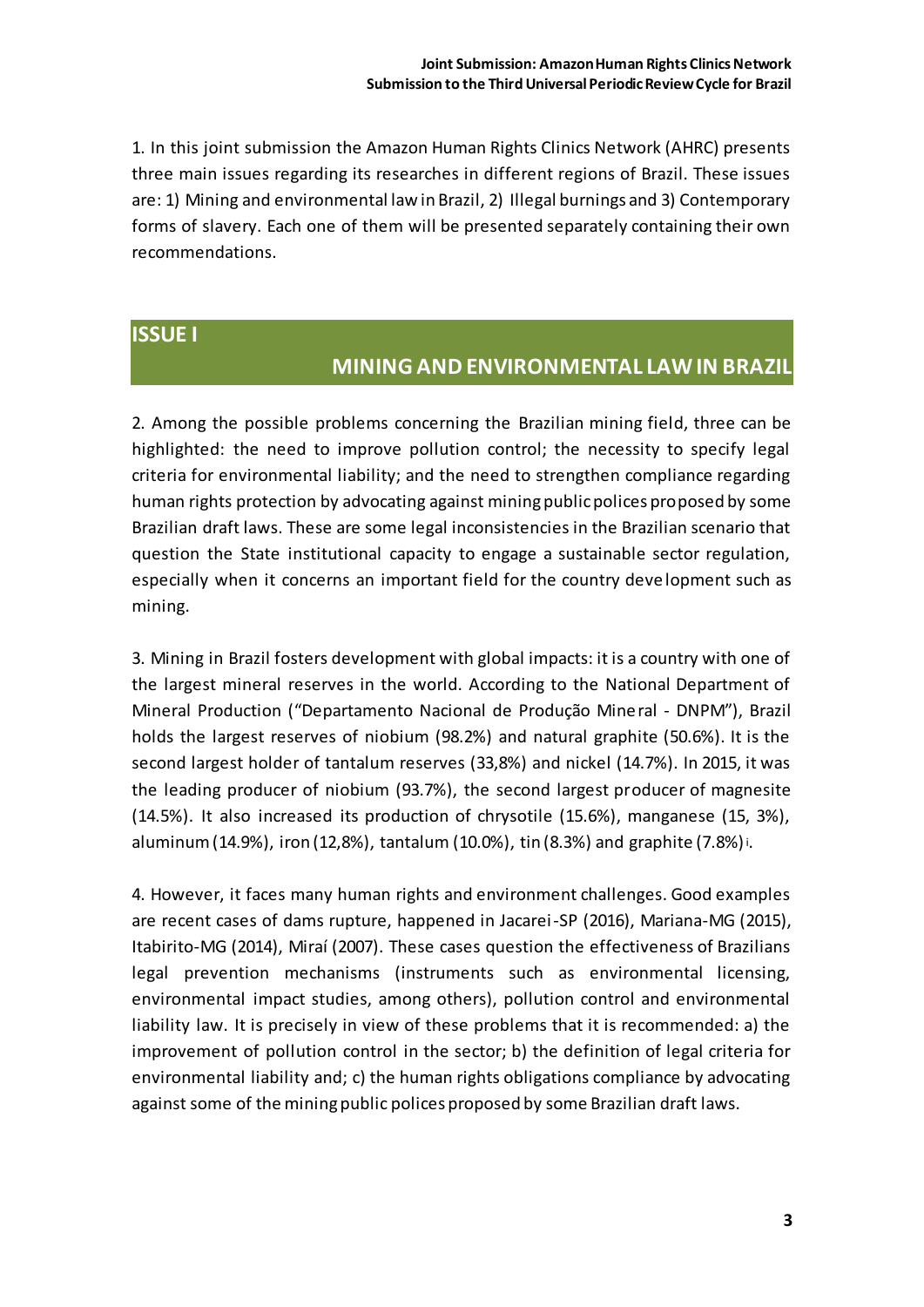### **The improvement of pollution control in the mining sector**

5. Pollution control failures isrelated to the lack of administrative staff at its regulatory body, the "DNPM". It contributes to the insufficient enforcement of the current legislation, among other reasons. According to the "DNPM", in its 2014 management report, there were a series of institutional failures and management. For example, only 50.13% of authorized permanent posts are occupied ii. It means that the mining regulatory agency in Brazil is working only with one half of its capacity. It also reflects at the DNPM pollution control activity: because they were not able to visit all mining dams in one year, inspections are made only in 25% of mining dams per annum. There are efforts demonstrating compliance with the target of 25% per year in the reports of 2012, 2013 and 2014 iii.

6. However, it is a risk to limit the inspection of dams to 25% per year, considering that 75% are not supervised per year. It is evident that monitoring must increase in order to reduce the risk of damage. Besides, once an agent verify an irregularity, he can take preventive measures such as imposing a fine, or the suspending the activity, or interrupting the license, among others.

### **The requirement of legal criteria for environmental liability**

7. The lack of legal criteria for environmental liability in Brazil is a legal interpretation problem that contributes for the inefficiency of environmental law. It concerns specifically the necessity to define economic criteria for the valuation of environmental damage. The civil liability rule in the Brazilian environmental law is a strict senseivone, which means that the entrepreneur is required to repair the damages that were caused to the environment or indemnify such damages, irrespective of fault. However, the lack of criteria to determine how to repair and to indemnify is problematic.

8. An environmental damage involves two main legal obligations: the need to repair the material damage (the damage *in natura*) and the need to compensate the violation imposed by the material damage to the human right to an ecologically balanced environment. This human right is classified as a constitutional right w whose ownership belongs to everyonevi. When a environmental damage happens, we have to repair the material damage and also to indemnify the "collective moral damagevii", that is, the damage against the human right to an ecologically balanced environment.

9. For the collective moral damage, Brazilian law provides a Fund to receive the financial compensation, the "Collective Rights Defense Fund" ("Fundo de Defesa de Direitos Difusos – FDDD"). However, the lack of economic criteria to separate the environmental material damage of the collective moral damage is a legal gap. Because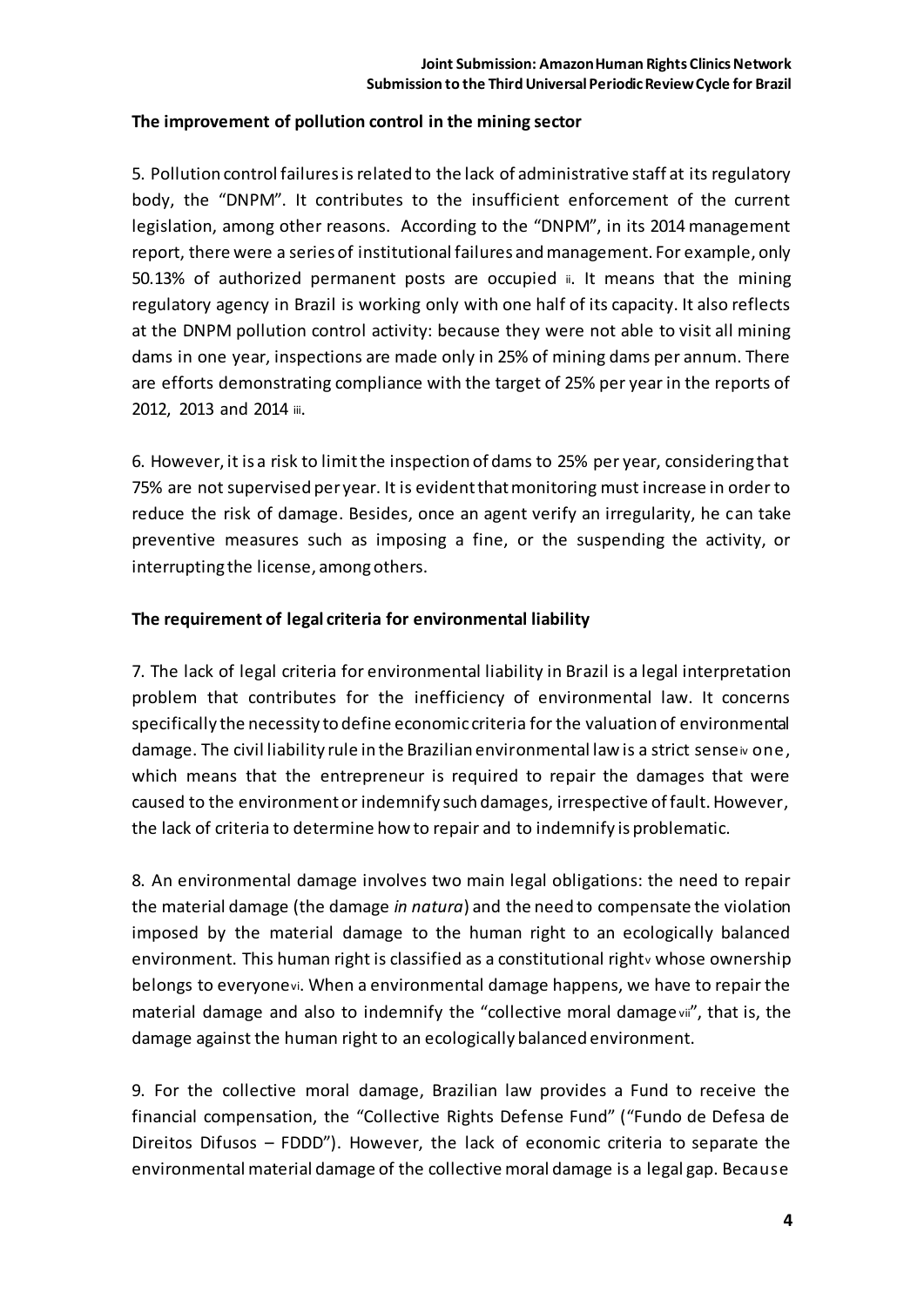of that, rare are the casesviii that objectively determine the repair of both damages. Environment liability cases usually have their focus on the compensation for material damage.

10. In the mining sector, for example, in the case of Miraí (Resp 1734284 MG, judged on 27.08.2014), the Superior Court of Justice ("Superior Tribunal de Justiça – STJ") recognized the strict sense environmental liability. On the one hand, the decision is important because it tries to define some criteria for moral damage, although it is not entirely clear if it means the collective moral damage. On the other hand, the decision does not provide any economic criteria to differentiate the compensation for the environmental material damage from the compensation for the collective moral damage. *In verbis*:

> " (...) liability for environmental damage is strict sense, (…) as a result of the accident, the company must recover the material and moral damage caused; c) in determining the compensation for moral damages, we recommend that the arbitration shall be made case by case, (…), in proportion to the degree of guilt, the socioeconomic level of the author, and also the size of the defendant company, guided the judge by the criteria suggested by the doctrine and jurisprudence, (…) considering also their experience and common sense (...)"ix

11. The case cited above illustrates this when it states that the judge must rely upon doctrinal and jurisprudential criteria, their experience and common sense. Of course, the judge must consider these elements, however, it is necessary to analyze properly environmental liability. In addition, it can be improved by more precise e conomic, social and legal criteria for the determination of environmental liability.

### **The human rights compliance by advocating against some of the mining public polices proposed by some Brazilian draft laws.**

12. The protection of human rights can be reduced by a series of draft laws taking course in the mining public police. Some drafts can be pointed out: the Proposal of Constitutional Amendment ("Proposta de Emenda Constitucional – PEC") n.º 65/2012x; some draft laws provided to be the new mining code (draft law nº 37/2011xi, draft law n.º 5138/2013xii and draft law n.º 5263/2016, among others); some draft laws on environmental licensing, as the draft nº 3729/04xiii and the draft n.º 654/2015xiv; and, finally, the draft law about mining in indigenous land,  $n<sup>o</sup>$  1610 / 96 $\infty$ .

13. With regard to the PEC  $n^{\circ}$  65/2012, it should be firmly rejected. It violates the international and constitutional right to an ecologically balanced environment by removing from the Brazilian environmental law the environmental licensing. The PEC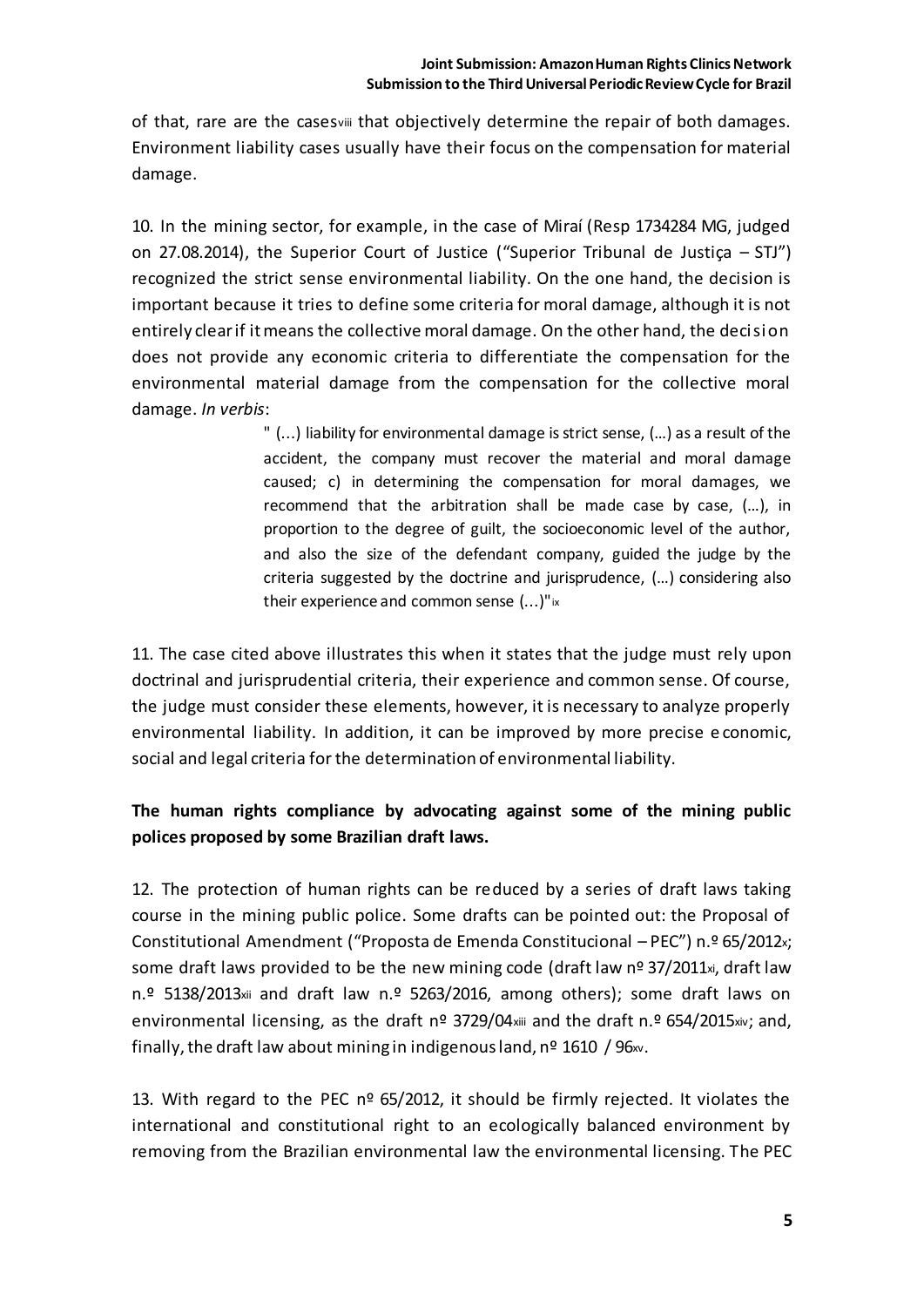removes the obligation to have an environmental licensing, linking the authorization of the project to the simple delivery of the Environmental Impact Study.

14. Considering the drafts that want to consolidate a new mining code, all norms providing the possibility of mining activities inside protected areas must be rejected. Mining is not an activity compatible with the ones which are authorized in protected areas.

15. Concerning environmental licensing (Draft law  $n^{\circ}$  3729/04 and  $n^{\circ}$  654/2015), it should also be refused. It simplifies the licensing procedure for projects considered strategic to the public interest (including mining). Finally, considering the draft law nº 1610/96 on mining in indigenous land, it should also be refused considering its lack of compatibility with Indigenous and Tribal Peoples Convention, 1989 (No. 169), carrying the risk to violate indigenous rights over their land.

### **RECOMMENDATIONS:**

**a) To increase the staff in the regulatory body in order to fulfil 100% of its capacity.**

**b) To improve pollution control public policy in the sector.**

**c) To determine, into the environment liability law, of specific economic, social and legal criteria for each type of damage involved in an environmental damage.**

**d) To revise all draft laws above is recommended in order to reject all possible violations to human rights and environmental law.**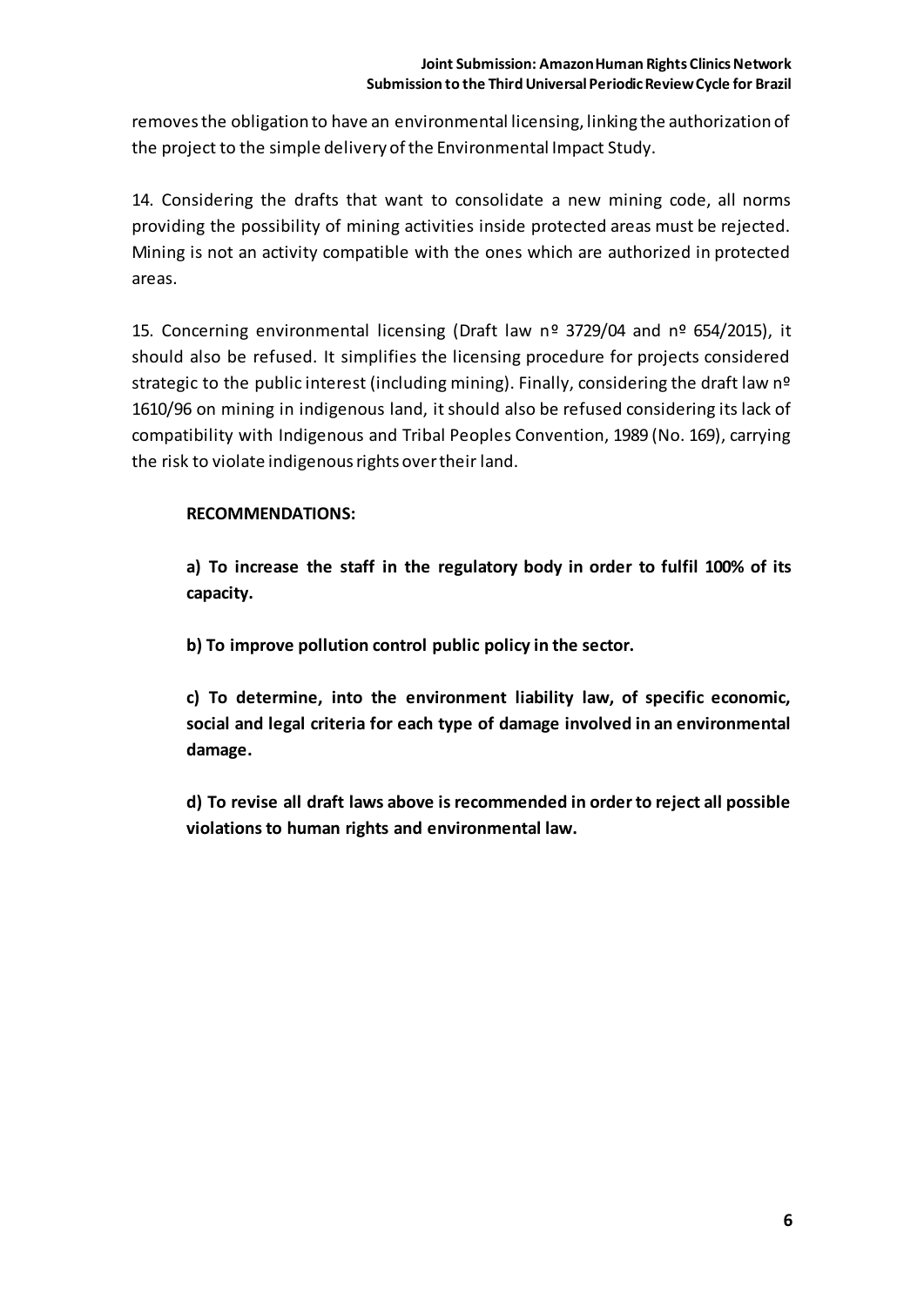# **ISSUE II**

## **ILLEGAL BURNINGS IN THE AMAZON REGION**

16. Human rights were violated in Brazilian Amazon vi as a result of illegal burning. While world leaders celebrated in December 12<sup>th</sup>, 2015, the adoption by consensus, of the Paris Agreement under the United Nations Framework Convention on Climate Change, with ambitious goals for reducing greenhouse gas emissions and the maintenance of global warming at levels below 2ºC, Brazilian Amazon experienced one of the most critical years related to forest and urban burnings.

17. According to data provided by the National Institute of Space Researches (INPE), the comparison of the total active fire focus detected by satellite system, between 1988 until 2016, shows that in 2015 the Brazilian Amazon region faced one of the highest fire rates registered in this historical series, emphasizing the great number of fire outbreaks in the State of Amazonas, which ended the year registering 15.170 focus in comparison to 9.288 focus identified in the previous year.

18. It's a notable fact that the region's climate was unusually dry for the Amazonian summer, hotter in August and September, due to the climate phenomenon of El Niño, which would have aggravated the fire outbreaks in Amazonas. According to the National Institute of Meteorology (INMET), in September, Manaus (the capital of Amazonas) had registered the temperature of 38,9ºC, the highest temperature in the latest 90 years. Yet, between 1982 and 2015 were recorded four El Niño events of high intensity in the region, but the devastation caused by the fire was not as much intense as the one occurred in 2015.

19. Thus, the Amazon burnings in 2015 were not necessarily caused, in natural ways, by the El Niño phenomenon, because, to achieve the proportions taken in the dry season of 2015, certainly there was a human intervention. Criminal fires were identified not only in the cities in the south of Amazonas - known as the "fire arch" membersxvii - but also new fire outbreaks in the metropolitan region of Manaus were detected, which were caused by deforestation and property speculation.

20. As a consequence of these burnings - since October  $1<sup>st</sup>$  until the beginning of the rainy season by the end of November - a thick smoky cloud covered the entire city of Manaus, the cities of the metropolitan region and several cities of Amazonas. The same scenario happened in many cities over the States of Mato Grosso, Pará, Tocantins and Rondônia. On October 13th, the governor of Amazonas declared state of emergency in 12 cities, including Manaus. With this act, the State Government and the Manaus Mayor announced a package of actions in order to avoid new fires, like the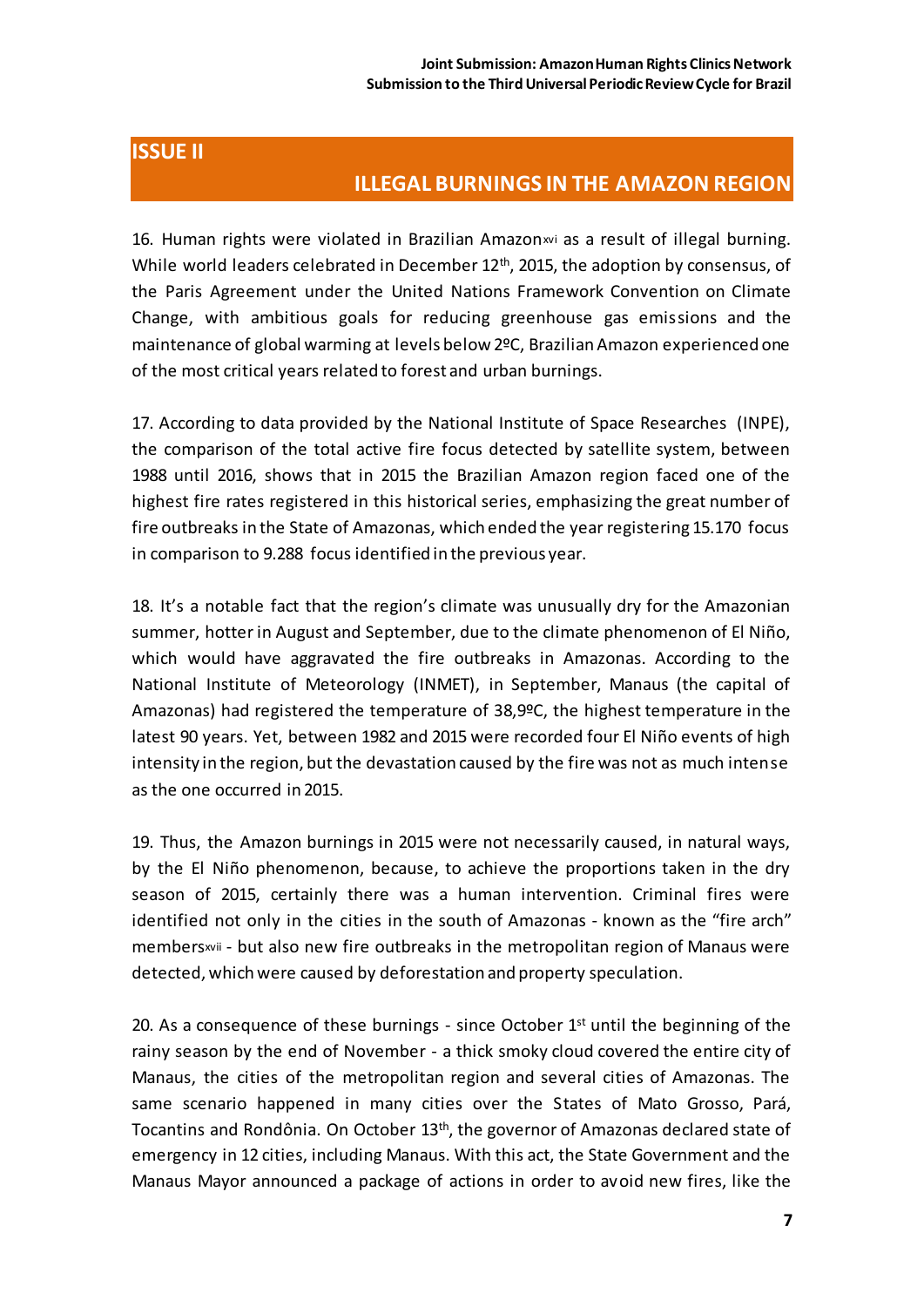firefighters formation. However, no information about the financial resources released to implement immediate and large scale actions during the critical period was published by the Government.

21. In Amazonas, the crisis got aggravated due to the deep budget cuts suffered by the local authorities for surveillance, prevention and environmental crimes enforcement happened few months before the El Niño, allied to the lack of tools, aircrafts and appropriated trained contingent to act in fire departments in the middle of the Amazon rainforest.

22. In this scenario, the population of the impacted cities, local communities and indigenous people have lived with the smoke from forest fires during the entire period. As known, inhaling the smoke from the burning of vegetation is extremely harmful to health, especially to the most vulnerable population groups, such as children, elderly and people with respiratory insufficiency. However, nor any warning was given by the government to inform the population about the causes of smoke or how to prevent its harmful effects on human health, neither any palliative care was taken.

23. Furthermore, it is worth mentioning that the tropical forests whose protection is a common concern of humankind among other serious environmental problems, contributes significantly to climate stability. By burning the forests´ biomass, a large amount of carbon is released into the atmosphere, contributing to global warming and lack of balance of rainfall cycle. In addition, there is an irreparable loss of biodiversity and aggravation of the local communities and indigenous peoples poverty situation, despite their concern of living in harmony with the forest and rivers.

24. Thus, by signing the Paris Agreement on 22 April this year, the Brazilian government announced ambitious targets for reducing emissions of greenhouse effect gases, reaffirming its international commitment to "zero deforestation" in the Amazon.

### **RECOMMENDATIONS:**

**e) To strengthen fire monitoring mechanisms in the Amazon, using the data available in order to establish national prevention and firefighting policies.**

**f) To abstain from promoting changes in environmental legislation, aiming to weakening mechanisms such as: license concession only with a previous Environmental Impact Assessment, as well as independent, prior and informed indigenous peoples and traditional communities consent, in order to develop public policies for the region built upon**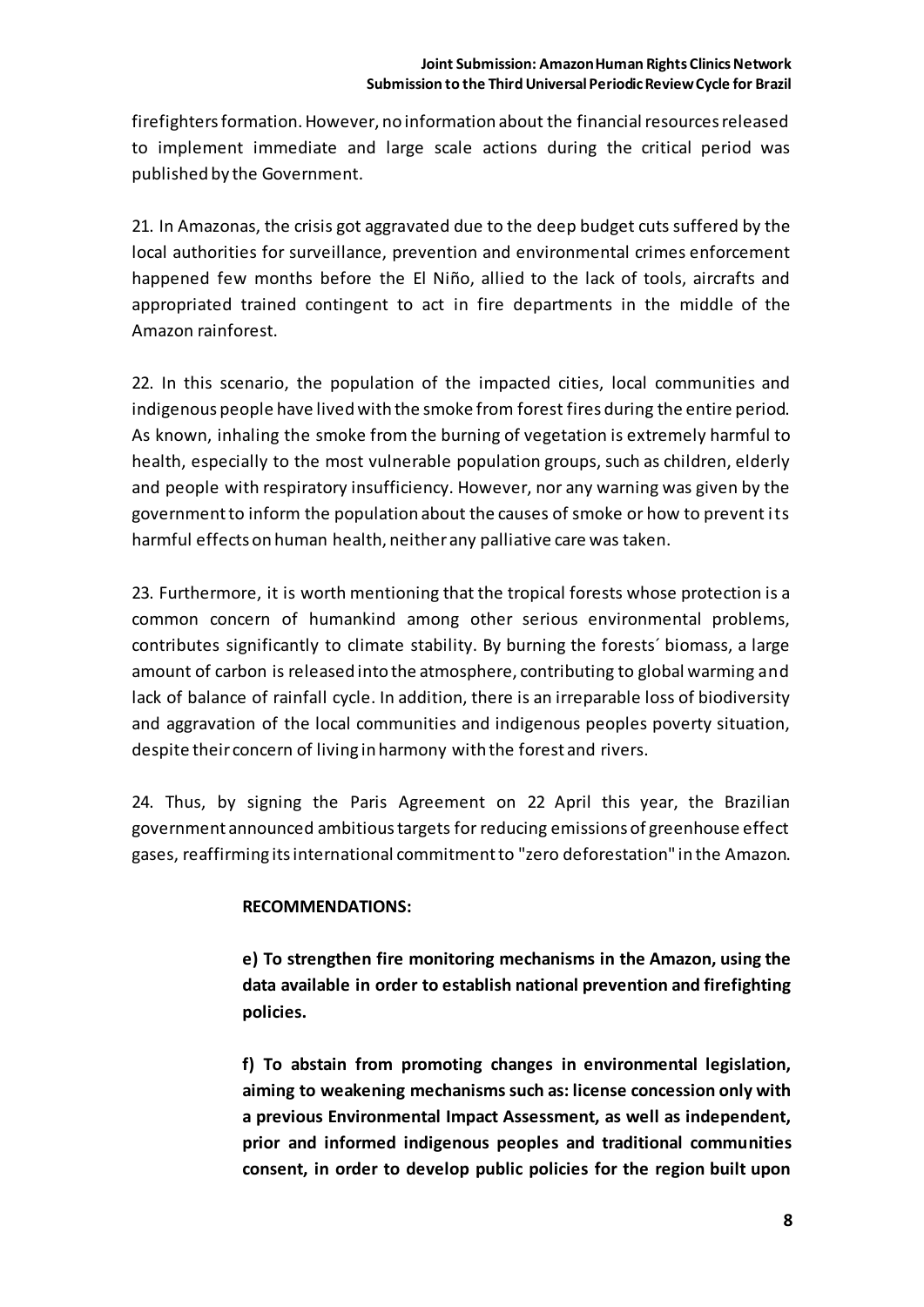**the principles of sustainable development and commitment to future generations.**

**g) To require from competent authorities investigation, prosecution and punishment of those responsible for wildfires occurred in the Brazilian Amazon.**

**h) To pursue international cooperation for transferring resources to equip and train the fire departments within the Amazon region states in order to combat forest fires more effectively and efficiently.**

**i) To encourage agro-environmental education through Public Awareness Activities and Programs about the risk of misuse of fire as a soil preparation resource in family farms crops.**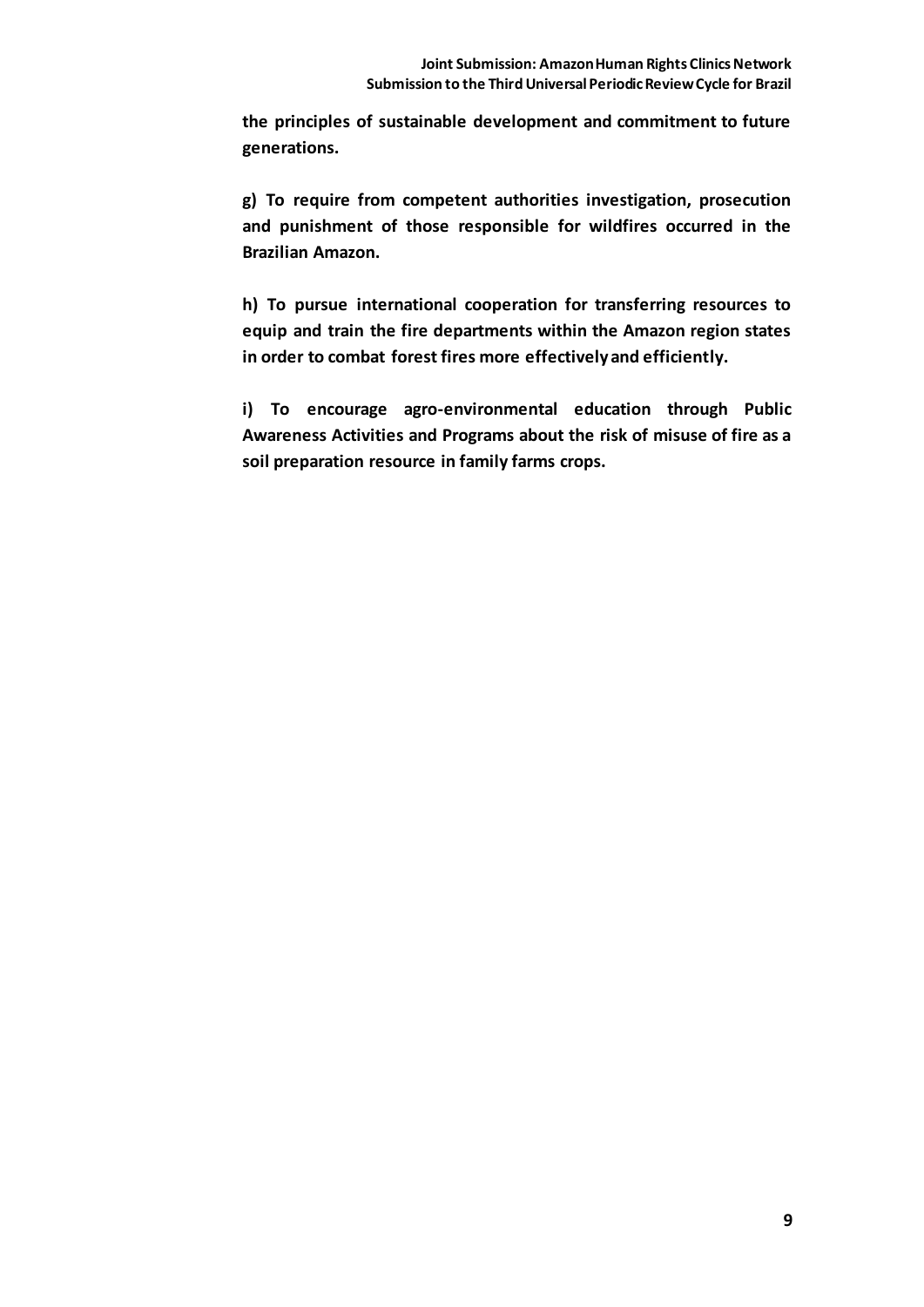# **ISSUE III**

## **CONTEMPORARY FORMS OF SLAVERY IN BRAZIL**

25. In a research made by Amazon Human Rights Clinic of the Post-Graduation Program in Law of Federal University of Pará (UFPA), named as "Work analogous to slavery: jurisprudential analyses of the crime in the Brazilian Federal Judicial System", in partnership with the Project "Federal Prosecution Service- FPS against Contemporary Slavery, from the Chambers of Coordination and Review of the Federal Prosecution Service, including the analysis of all criminal decisions in the first level of jurisdiction by the Brazilian Federal Judicial Systems, in lawsuits about the crime "work analogous to slavery", we see that the main factor that results in the impunity of the crime in our country, it's not the prescription of punitive intention, but the acquittal made by the Appeal Court.

26. Of 560 (five hundred and sixty) lawsuits made by the Federal Prosecution Service, only 152 (one hundred and fifty-two) had a sentence in the first level, which represents 27% (twenty-seven per cent). Unfortunately, the wait for the decision it's more than 5 (five) years.

27. The analysis of the acquittal shows that one of the main arguments used by the Brazilian Federal Judicial System to justify is based on the idea that the fact it is not an offense because of the absence of violence and the non-restriction of liberty from the victim-worker. This happens due the difficulty of the judges to understand the mode rn concept of work under degrading treatment.

28. According to this decisions, to set as degrading treatment, it's vital the complete submission of the worker to the power from the active agents, with the consequent elimination of its will, in other words, removing the worker's liberty to not want to execute the job.

29. Therefore, no matter the shameful work conditions set for the workers, the degrading treatment only will happen if it's shown the complete subjection of the victims to the employee's will, which is typified by the withdrawal of liberty and the possibility of the workers to choose.

30. Nevertheless, Brazil has an exemplar legislation to punish this crime e to punish the ones who practice slavery work, which is a result of international influence, as by international treaties, or by quasi-judicial organs or specialized agencies, as the International Labour Organization. Moreover, stand out the work of specialists in the subject and the movements that enhance the normative previsions existing in Brazil.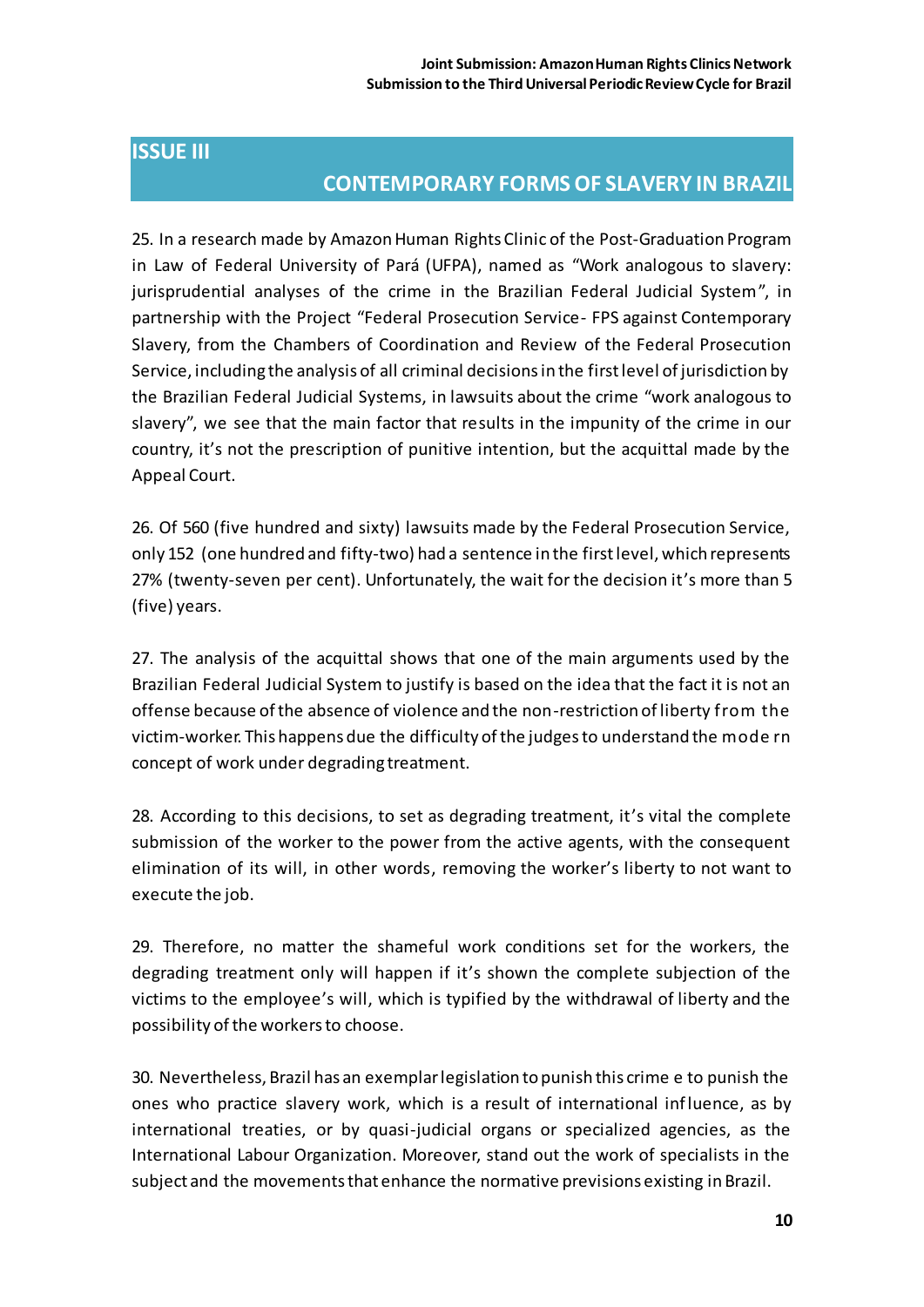31. This new ways of exploitation of the worker are affecting the new foundations of the judicial decisions, which are adopting interpretative arguments in a wrong way, not adapting the current legislation to the reality.

32. Other sever setback is the bill from the Senate, named PLS n. 432/2013, which do not include the modern ways of slavery, aim for turn legal judicial decisions such as the ones mentioned above.

33. Besides the conventional position verified in the judicial decisions made by the Brazilian Federal Judicial System, it appears the same position is made by some of the members of the Federal Prosecution Service, which are Federal Circuit Prosecutor. Those are the ones practice at the Appeal Court of the Judicial System and choose to not punish the employees.

34. Further, the difficulty in participate of the supervisions promoted by the "Grupo de Fiscalização Móvel", in which the participation fundamental, in a way that the Federal Prosecution Service has legal investigation assignment in evidence collection to the criminal investigation.

35. About the "Grupo Especial de Fiscalização Móvel", today only 4 (four) from 9 (nine) "Grupos" are able to operate, in national level. There is a significant lack of hearing officers, more than one thousand. In the state of Pará, the supervisions are made without effective participation of Federal Police, but it's made in collaboration with the Environmental Military Police, due to the limited number of officers. Consequently, there's a huge reduction in the number of cases that were taken to Judicial System, because of the lack of supervisions. Accordingly to the Pastoral Commission of Land, 70% (seventy per cent) of the reports are not being investigated, which makes the reduction of lawsuits. This reduction happens not because of the reduction in the crime, but due to the difficulty to realize the operations.

36. It still has to be clarified, in conclusion, that contemporary slavery in Amazon it's linked to the development of this region, where the State of Brazil presents itself as instigator of conflicts and ongoing disputes, bearing in mind the model of development, that don't respect the diversity and do not include the marginalized; vulnerable workers, doubly, or due to the State, or due to the model of development that was utilized , or due to omission, with the absence of public polices to promote the exercise of rights.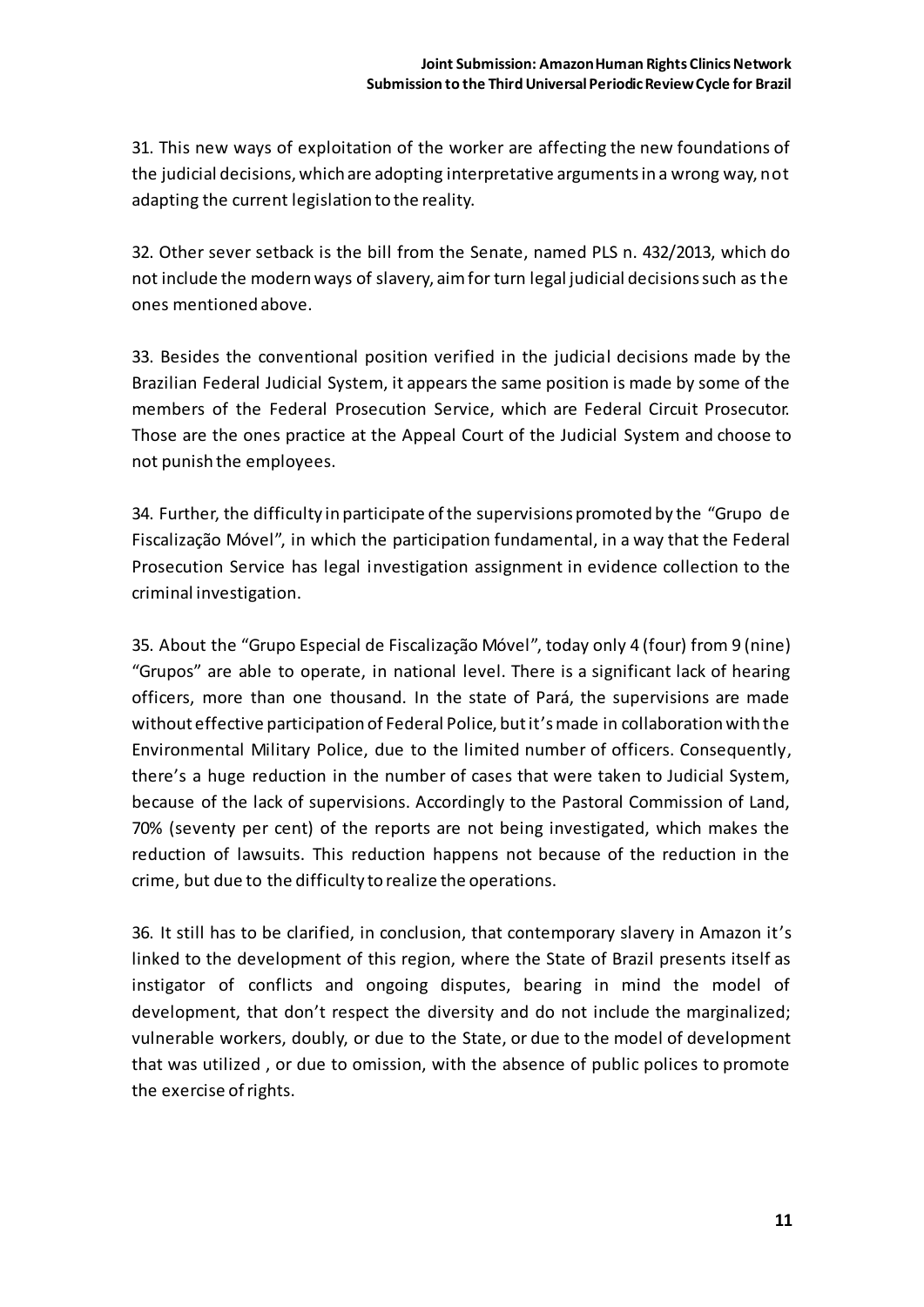#### **RECOMMENDATIONS:**

**j) To the National Council of Justice to start a goal to keep track the lawsuit of slavery work;**

**l) To the Brazilian State to file the PLS n. 432/2013, which is in the Nacional Congress, in a way to block the legislative rewind and the incompatibility of the Brazilian law to the international standards;**

**m) To the federal judges to pass through empowerment courses, with the crime of slavery work as subject. To this programs would be attributed high scores for effects of promotion or removal in career merits.**

**n) To council for compulsory attendance of the Federal Prosecution Service in the supervisions made by "Grupo de Fiscalização Móvel"**

**o) To boost the Chamber of Coordination and Review from the Federal Prosecution Service for the theme of Contemporary Slavery, by making a national data base about the lawsuits and the position of the members at them.**

**p) To prevent and punish the crime of contemporary slavery in Brazil, it is essential to increase the number of hearing officers and to swoop on "Grupo Especial de Fiscalização Móvel" to do the supervisions.**